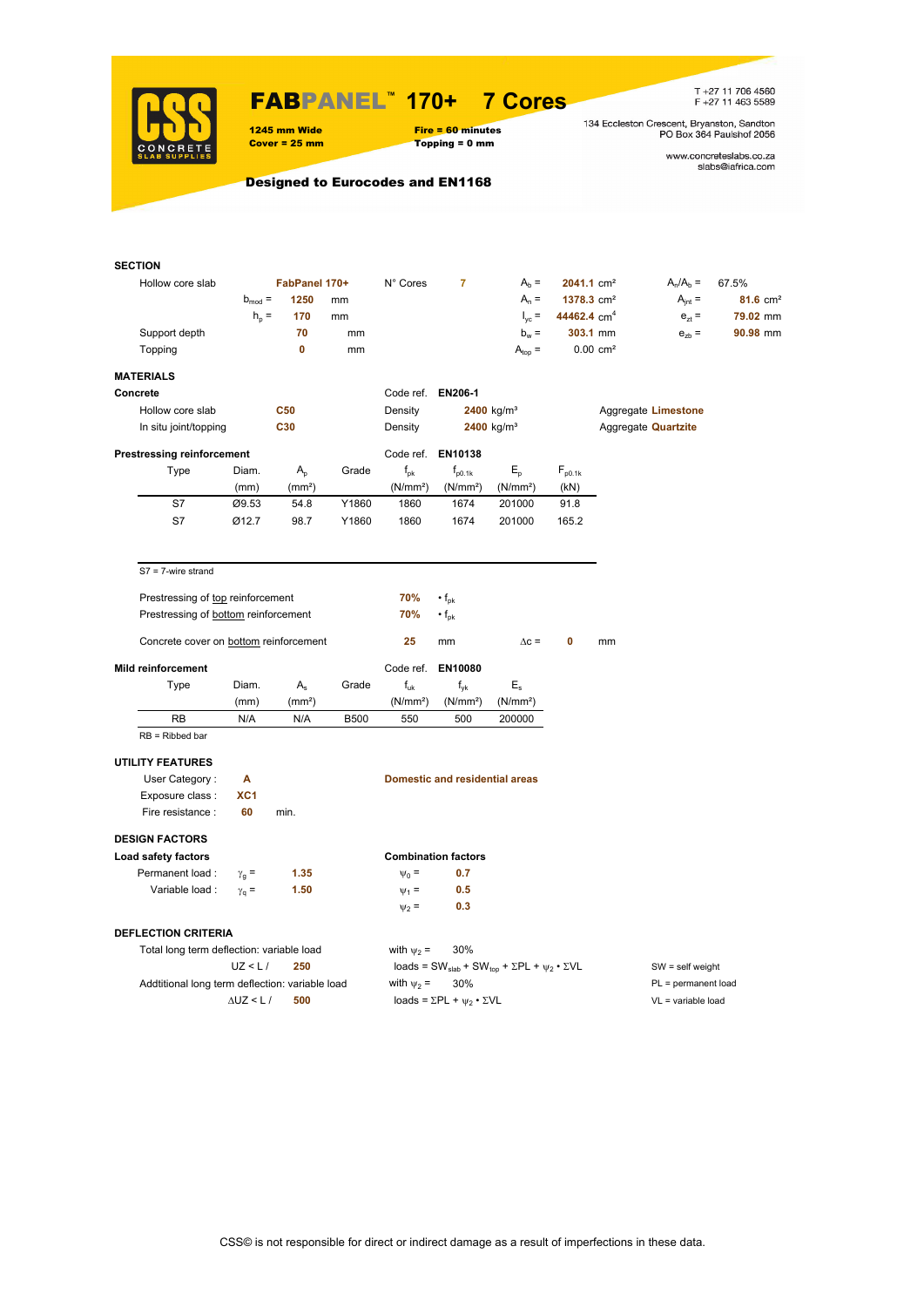

# FABPANEL**™ 170+ 7 Cores**



T+27 11 706 4560<br>F+27 11 463 5589

134 Eccleston Crescent, Bryanston, Sandton<br>PO Box 364 Paulshof 2056

www.concreteslabs.co.za<br>slabs@iafrica.com

Designed to Eurocodes and EN1168

### **This Load Span Table is for guidance only and should not be considered as a complete calculation.**

| <b>Reinforcement type</b>                 |         | <b>STR 01</b> | <b>STR 02</b> |  |  |  |  |
|-------------------------------------------|---------|---------------|---------------|--|--|--|--|
| <b>Top reinforcement</b>                  |         |               | 2xØ9.53       |  |  |  |  |
| <b>Bottom reinforcement</b>               |         | 6xØ9.53       | 8xØ9.53       |  |  |  |  |
| <b>Reinforcement</b> (kg/m <sup>2</sup> ) |         | 2.07          | 3.46          |  |  |  |  |
| $M_{Rd}$                                  | (kNm/m) | 55.8          | 73.3          |  |  |  |  |
| $V_{nc,Rd}$                               | (kN/m)  | 47.6          | 50.4          |  |  |  |  |
| $V_{c, Rd}$                               | (kN/m)  | 39.4          | 50.4          |  |  |  |  |

| <b>Permanent</b><br>load | <b>Variable</b><br>load  |      |      | <b>CLEAR SPAN (IN METERS)</b> |                             |  |  |  |  |
|--------------------------|--------------------------|------|------|-------------------------------|-----------------------------|--|--|--|--|
| $g$ (kN/m <sup>2</sup> ) | $q$ (kN/m <sup>2</sup> ) |      |      |                               | $L_{\text{sup}}$<br>$L_{n}$ |  |  |  |  |
| 1.50                     | 1.50                     | 7.41 | 8.30 |                               |                             |  |  |  |  |
| 1.50                     | 2.00                     | 7.23 | 8.11 |                               |                             |  |  |  |  |
| 1.50                     | 2.50                     | 6.93 | 7.94 |                               |                             |  |  |  |  |
| 1.50                     | 3.00                     | 6.67 | 7.64 |                               |                             |  |  |  |  |
| 1.50                     | 3.50                     | 6.43 | 7.37 |                               |                             |  |  |  |  |
| 1.50                     | 4.00                     | 6.22 | 7.12 |                               |                             |  |  |  |  |
| 1.50                     | 5.00                     | 5.85 | 6.70 |                               |                             |  |  |  |  |
| 1.50                     | 6.00                     | 5.54 | 6.35 |                               |                             |  |  |  |  |
| 1.50                     | 7.00                     | 5.28 | 6.04 |                               |                             |  |  |  |  |
| 1.50                     | 8.00                     | 5.04 | 5.78 |                               |                             |  |  |  |  |
| 1.50                     | 9.00                     | 4.84 | 5.55 |                               |                             |  |  |  |  |
| 1.50                     | 10.00                    | 4.66 | 5.17 |                               |                             |  |  |  |  |
| 1.50                     | 12.50                    | 4.18 | 4.41 |                               |                             |  |  |  |  |
| 1.50                     | 15.00                    | 3.64 | 3.84 |                               |                             |  |  |  |  |
| 1.50                     | 20.00                    | 2.92 | 3.08 |                               |                             |  |  |  |  |

#### **SECTION - self weight**

| Precast slab:           | 2.60 | kN/m <sup>2</sup> |                                |      |                   |                            |
|-------------------------|------|-------------------|--------------------------------|------|-------------------|----------------------------|
| Joint:                  | 0.15 | kN/m <sup>2</sup> | $\Rightarrow$ Sum =            | 2.75 | kN/m <sup>2</sup> | $(slab + joint)$           |
| Topping:                | 0.00 | kN/m <sup>2</sup> | $\Rightarrow$ Sum =            | 2.75 | kN/m <sup>2</sup> | $(slab + joint + topping)$ |
| <b>UTILITY FEATURES</b> |      |                   |                                |      |                   |                            |
| User Category:          | А    |                   | Domestic and residential areas |      |                   |                            |
| Exposure class:         | XC1  |                   | Fire resistance :              | 60   | min.              |                            |
|                         |      |                   |                                |      |                   |                            |

**DEFLECTION CRITERIA**

Long term part of variable load  $v_2 = 0.3$ 

- Long term TOTAL deflection under self weight of the slab + total permanent load + 30% of the variable load < L / 250 - Long term ADDITIONAL deflection under total permanent load + 30% of the variable load < L / 500